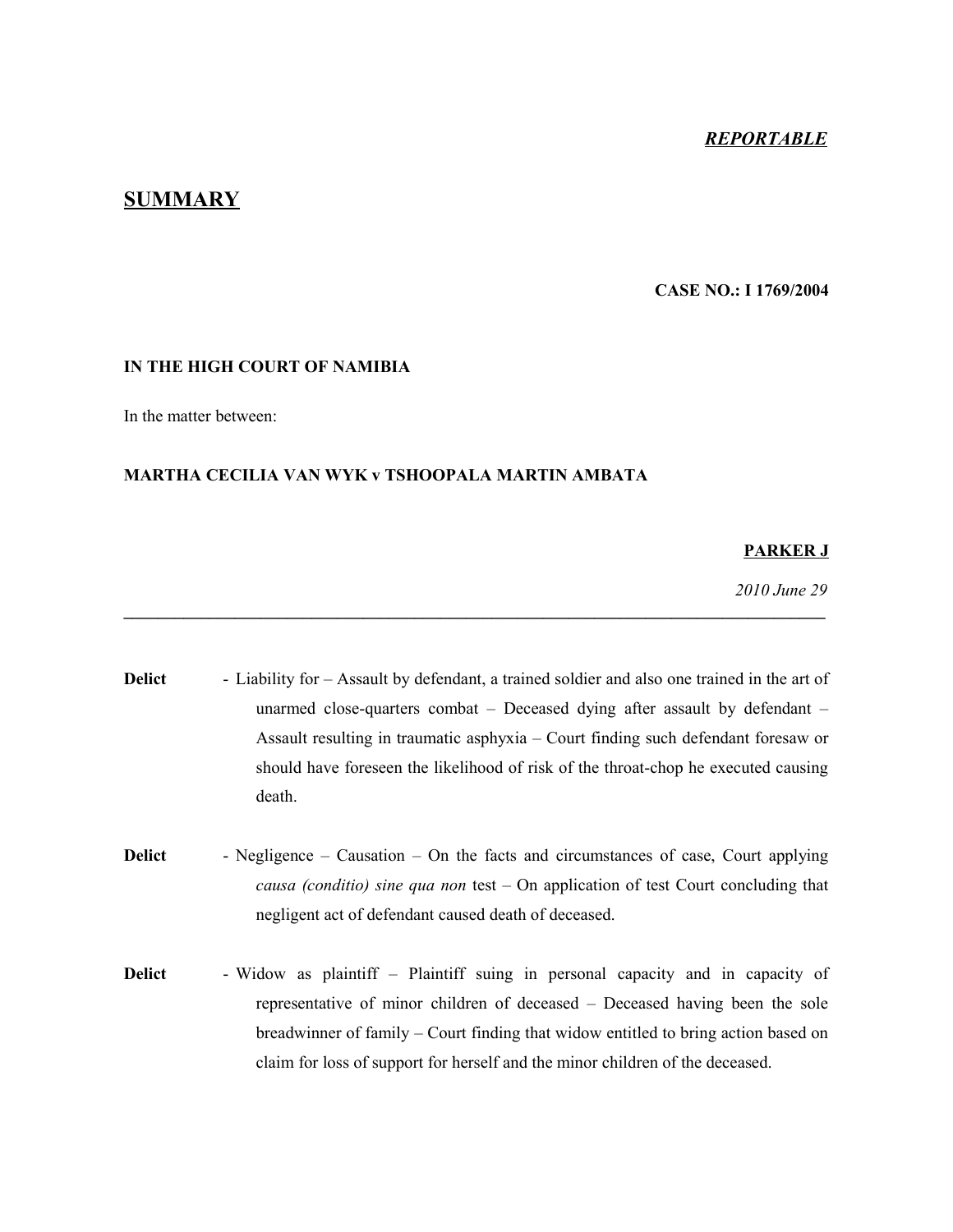**Evidence** - Rule in *Hollington* case – Rule applied *in casu* – Court concluding that facts proved in criminal trial of defendant not relied on to prove facts in issue in other proceedings between different parties.

*Held*, that on the application of the *causa (conditio) sine qua non* test, the defendant's negligent act, that is the assault on the deceased, caused the death of the deceased, as there was a causal connection between the negligent act of the defendant and the death of the deceased.

*Held,* further, that in principle, the judgment, verdict or award of another tribunal is not admissible evidence to prove a fact in issue or fact relevant to the issue in other proceedings between different parties.

## **CASE NO.: I 1769/2004**

### **IN THE HIGH COURT OF NAMIBIA**

In the matter between: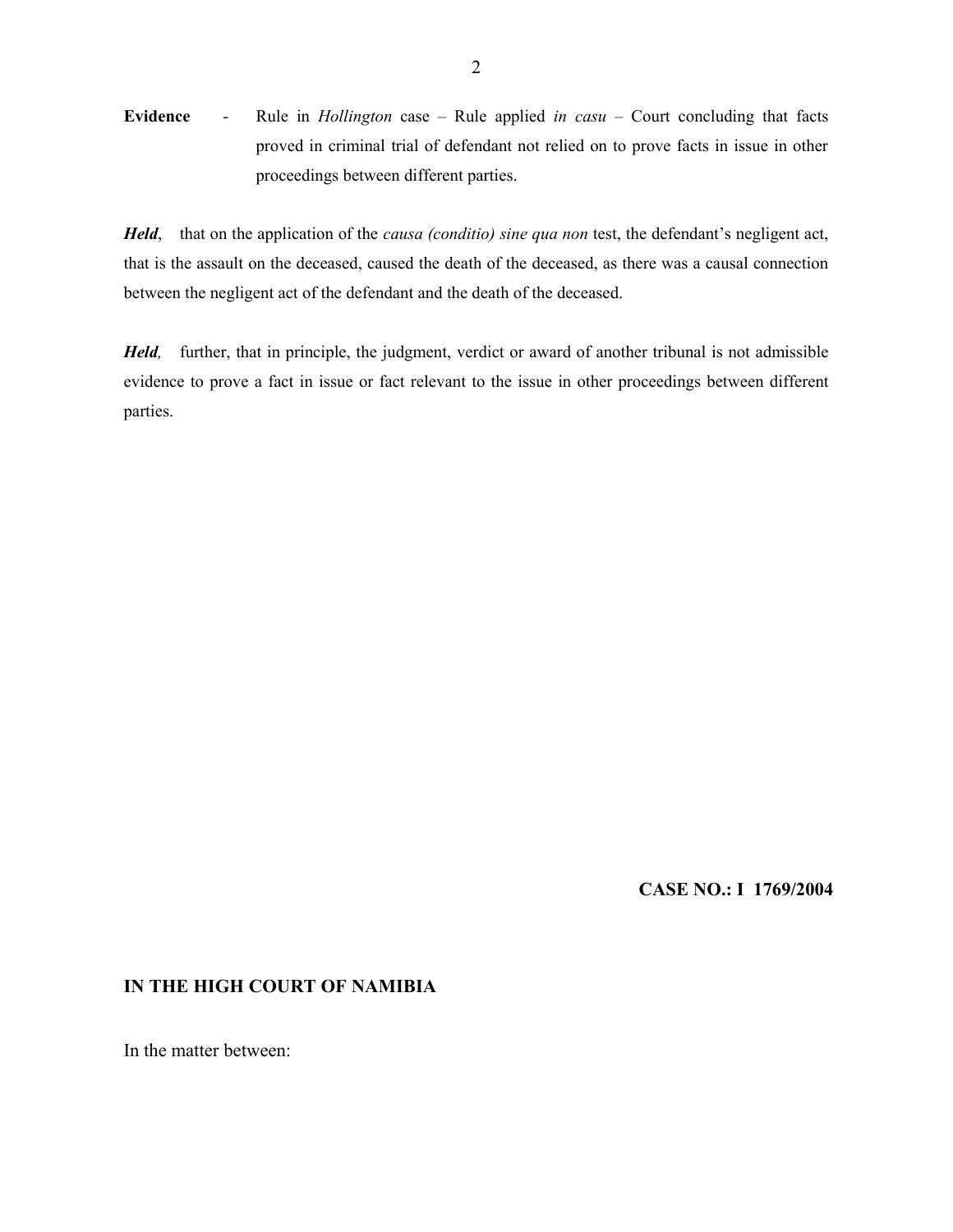#### **MARTHA CECILIA VAN WYK Plaintiff**

and

# **TSHOOPALA MARTIN AMBATA Defendant**

*CORAM***: PARKER J**

Heard on: 2010 May 26 – 28

Delivered on: 2010 June 29

# **JUDGMENT**  $\mathcal{L}_\mathcal{L} = \{ \mathcal{L}_\mathcal{L} = \{ \mathcal{L}_\mathcal{L} = \{ \mathcal{L}_\mathcal{L} = \{ \mathcal{L}_\mathcal{L} = \{ \mathcal{L}_\mathcal{L} = \{ \mathcal{L}_\mathcal{L} = \{ \mathcal{L}_\mathcal{L} = \{ \mathcal{L}_\mathcal{L} = \{ \mathcal{L}_\mathcal{L} = \{ \mathcal{L}_\mathcal{L} = \{ \mathcal{L}_\mathcal{L} = \{ \mathcal{L}_\mathcal{L} = \{ \mathcal{L}_\mathcal{L} = \{ \mathcal{L}_\mathcal{$

 $\mathcal{L}_\text{max}$  , and the contribution of the contribution of the contribution of the contribution of the contribution of the contribution of the contribution of the contribution of the contribution of the contribution of t

**PARKER J**: [1] The plaintiff has instituted action against the defendant because the plaintiff holds the defendant responsible for the death of the plaintiff's husband (Albertus Conrad van Wyk ('the deceased')) which death, the plaintiff avers, was caused by assault perpetrated by the defendant against the deceased. The plaintiff sues in her personal capacity and in a representative capacity as mother and natural guardian on behalf of her three children who were minors when the combined summons was filed with the Court on 22 February 2002. The plaintiff claims from the defendant the payment of N\$360,000.00 (later amended to read N\$224,427.00), interest *a tempore morae*, costs of suit and further and/or alternative relief.

[2] Up to the close of proceedings, the defendant was represented by legal practitioners; however, during the trial the defendant appeared in person. Mr. Denk represents the plaintiff.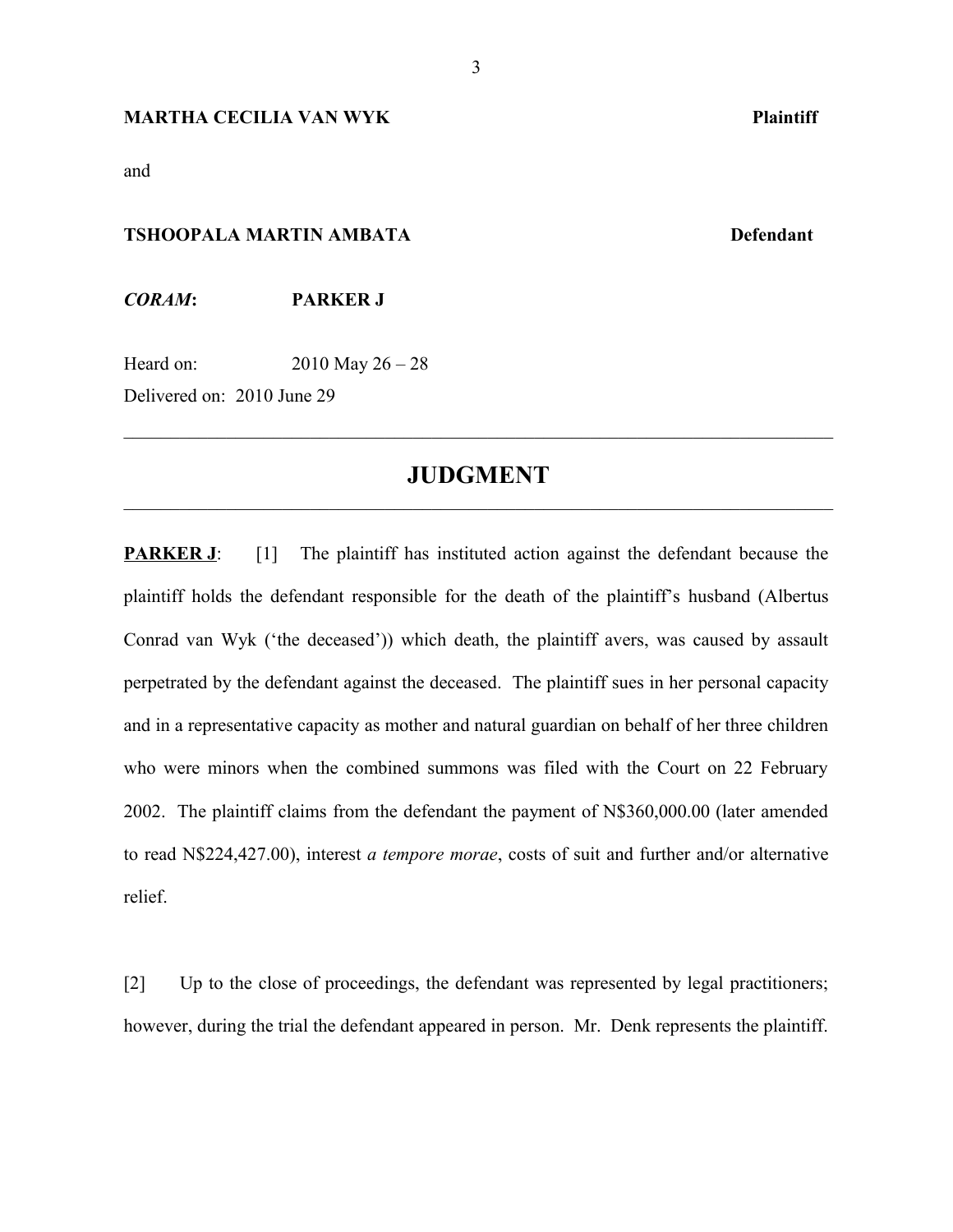[3] The defendant's plea is that the 'defendant admits having assaulted the deceased after the deceased initially threatened him with a firearm, whereafter he left and again returned and approached the defendant in a provocative manner.' However, 'the defendant denies that the deceased died as a result of the said assault.'

[4] At this juncture it would be efficacious to note from the evidence the following factual findings. The deceased did not threaten the defendant with any firearm or at all. If it was true the deceased had threatened the defendant with a firearm, the defendant did not report such a serious incident – a threat to his life or bodily security – to the Police at the Police Station which, according to the defendant, is a mere 500 metres from where the threat allegedly took place, as any reasonable law-abiding citizen in the position of the defendant would do. The defendant rather took the law into his own hands and brazenly went to the residence of the defendant where he demanded to be given 'the gun'; which gun, as aforementioned, turned out to be either the front end or the butt of a gun. Whereupon the defendant proceeded to a nearby bar or 'shebeen' with the sole aim of seeking out and confronting the deceased. The conduct of the defendant in these two events is indubitably demonstrative of the clear bellicose intentions of the defendant on that fateful day.

[5] I do not, therefore, for a moment accept the defendant's contrived evidence that as soon as the deceased laid eyes on him inside the shebeen, the deceased rushed in an attacking, doubled-up posture towards the defendant, and the defendant was forced to fight back to defend himself. There was no attack initiated by the deceased necessitating the defendant to defend himself. The deceased had not earlier on quarrelled with the defendant. The defendant did not offer any reasonable explanation as to why he held the view that the

4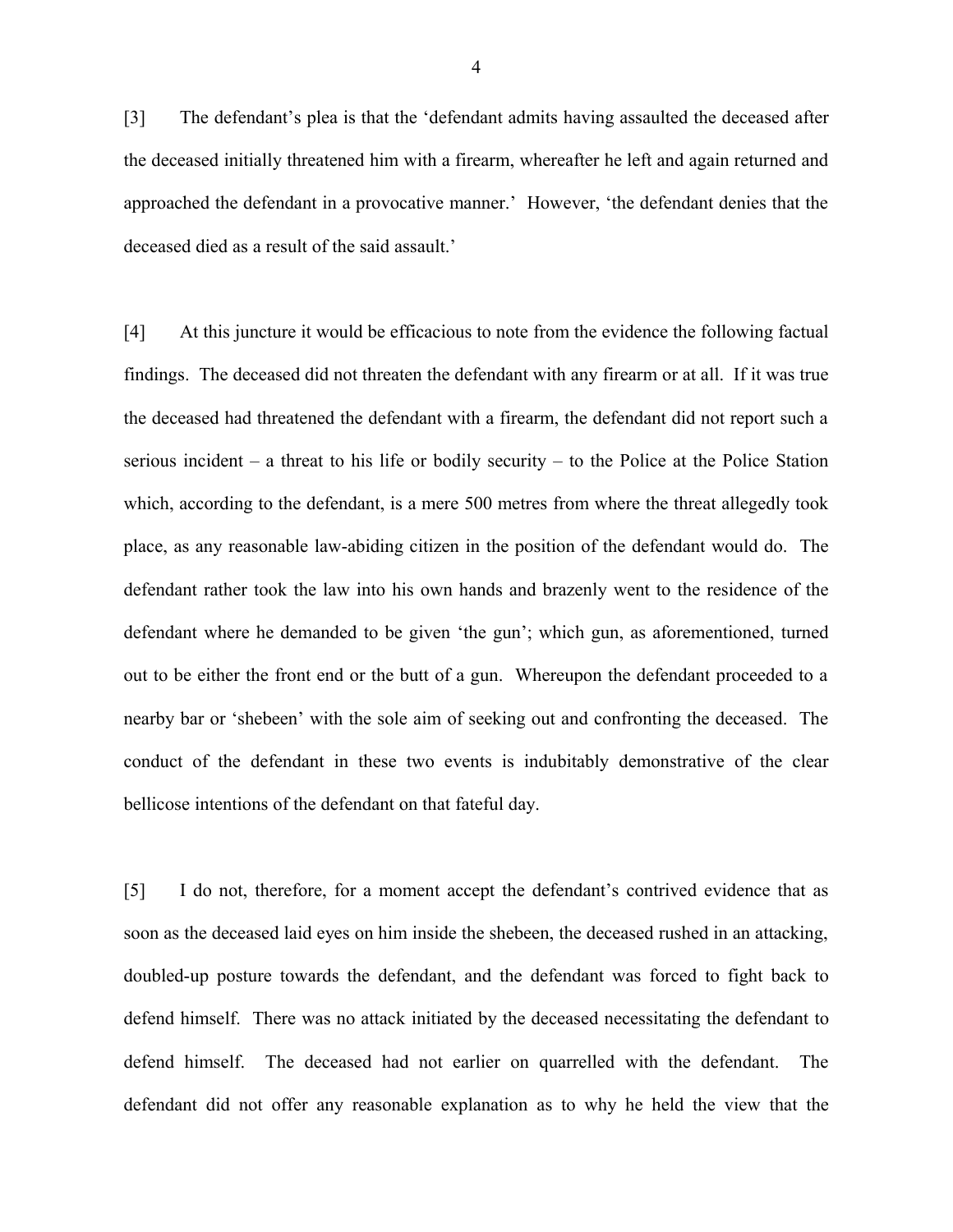deceased was preparing to attack him in the 'shebeen'. From the defendant's own evidence, he had earlier on seen the deceased leaning on what looked like a gun; but the deceased did not point that object at the defendant, or shout insults at him when the defendant was in the defendant's shop, busy counting the day's takings. The defendant rather testified that he saw the deceased go to the deceased's residence, and some moments later pass by the defendant's shop on his return from his residence, and then proceed in the direction of the 'shebeen'.

[6] The defendant's evidence that the deceased doubled up his body in an attacking mode, as aforesaid, inside the shebeen and rushed towards the defendant in the presence of a large crowd of revellers cannot possibly be true. There is no evidence that any reveller, apart from the defendant, saw this show. Mr. Denk put to the defendant in the defendant's crossexamination-evidence that you 'went to the shebeen; you followed him (i.e. the deceased); you knew he was there; you found him there and you started assaulting him.' The defendant had no real response to Mr. Denk's suggestions. All that the defendant said in response was, 'I cannot respond to that because I have nothing else than the information that I gave you already on my evidence, and I have nothing to tell you. … You are still trying now to dig from me.'

[7] Other findings of fact I make from the evidence are the following. I do not accept the defendant's evidence that he only slapped the deceased twice on his chest and kicked the deceased with his foot on the right side of the deceased's chin. The defendant, who is a trained soldier and also one trained in the art of unarmed close-quarters combat, kicked the deceased in his throat so hard that the kick immobilized the muscles of respiration by crushing. This conclusion is consistent with the evidence of Dr. Agnew who conducted a

5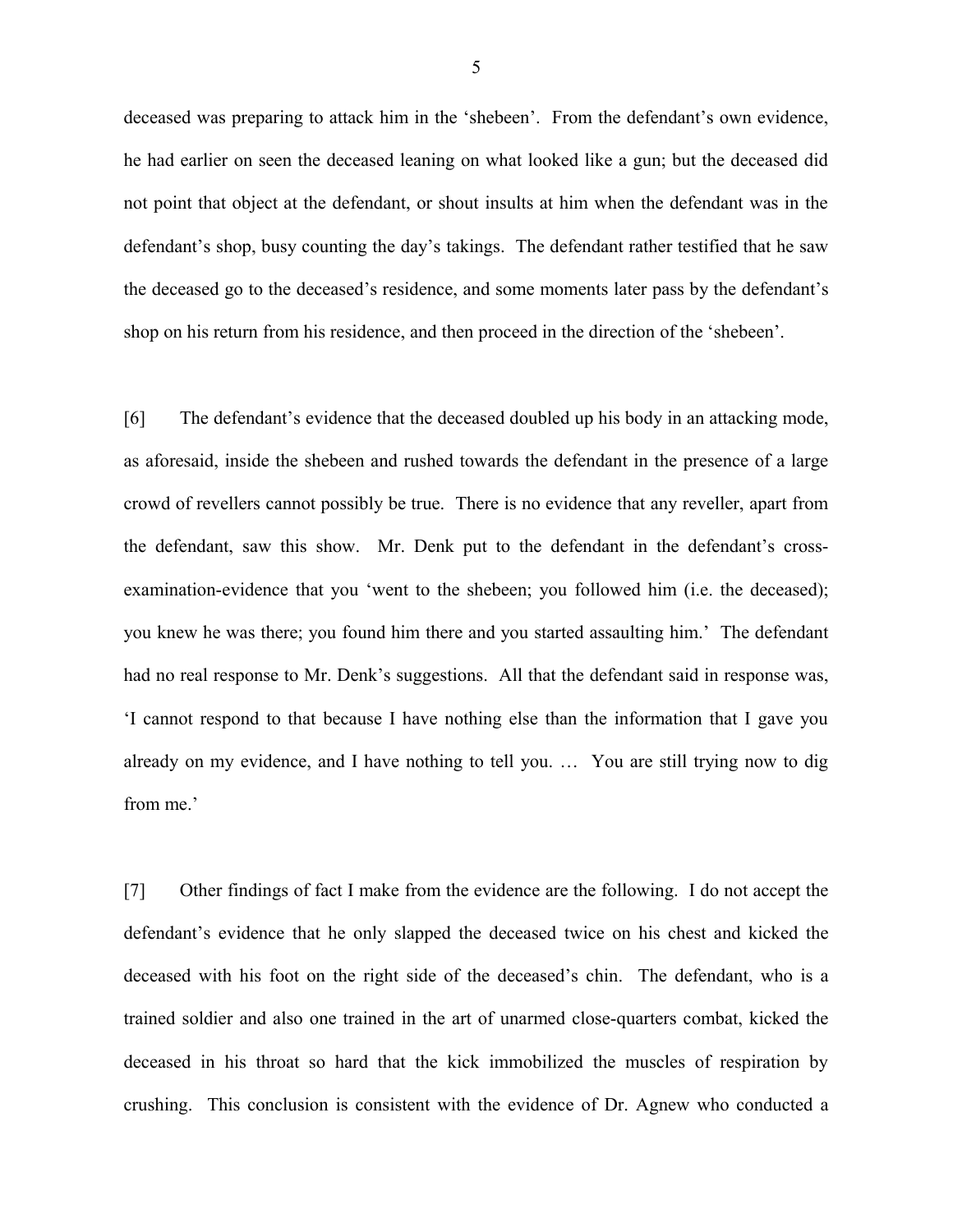post-mortem examination on the deceased and who compiled the 'Report on a Medico-Legal Post-Mortem Examination' and who also gave evidence for the plaintiff in these proceedings. Dr. Agnew wrote in his Report, 'There was a macroscopic fracture of the thyroid cartilage, with thyroid gland haemorrhage noted.' This is known as 'traumatic asphyxia'. (See J K Mason, *Forensic Medicine for Lawyers* (1995): p. 173) *A fortiori,* Dr. Agnew put the cause of death as 'neck trauma'.

[8] The reasonable and inevitable conclusion from all this is that the defendant, armed with his military training, unleashed a vicious attack with considerable force, unprovoked and unsolicited, on the defenceless deceased causing his death. Having so found, the next logical stop is to decide whether by so acting the defendant acted negligently. Thus, the next level of the enquiry is two-sided, as Mr. Denk correctly submitted; that is, whether the defendant acted negligently and whether the negligent conduct caused the death of the deceased.

[9] The defendant submitted that he had no intention of killing the deceased when he assaulted him. That may be so; but the plaintiff does not contend that the defendant had such intention. The plaintiff's claim is based on the negligence of the defendant in the assault of the deceased that caused the deceased's death.

[10] By agreement between the parties, I am asked to only decide on the issue of liability at this stage of the present litigation. In this regard, from the individual averments on the pleadings, my present burden is to decide whether the deceased died as a result of the said assault, which the defendant does not deny, as I have said more than once.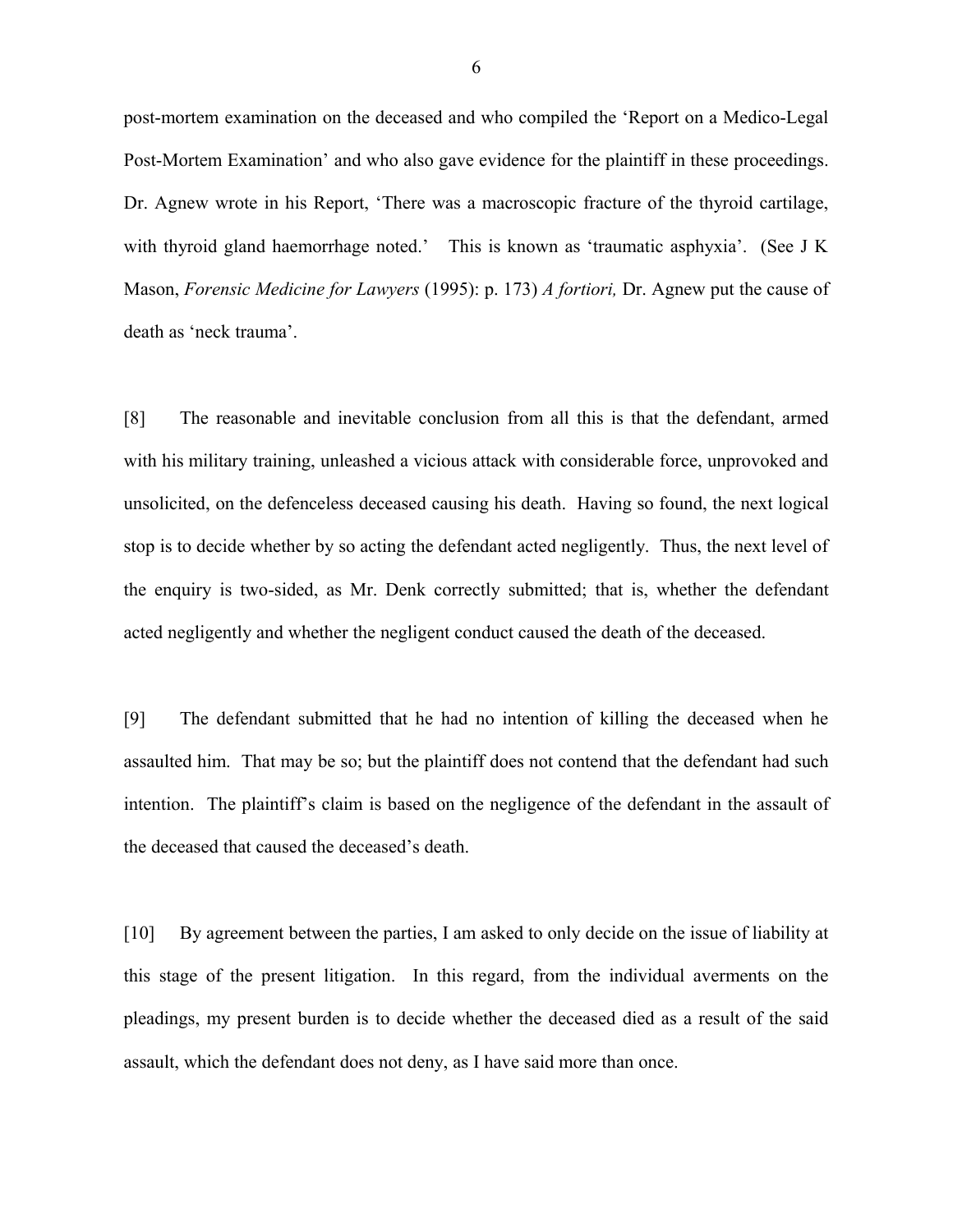[11] The defendant contends that the assault he perpetrated against the deceased was not the cause of the death of the deceased. He says that 'he did not see that his kicking the deceased killed the deceased'. And why does the defendant so contend? The defendant submitted that after the assault (1) the deceased walked away with his wife from the bar where the assault occurred; (2) the deceased was able to smoke; and (3) there was no blood visible on the deceased. The defendant's submission stands to be rejected based on the reasoning and conclusion I have set out previously in my factual findings, primarily based on the medical evidence which I accept.

[12] In this regard, I accept Mr. Denk's submission on the point. I find that the defendant acted negligently; taking into account the fact that the defendant, being a trained soldier and one trained in the art of unarmed close-quarters combat, as aforesaid, foresaw or ought to have foreseen that the throat-chop he executed with his foot with considerable force could kill the deceased. Indeed, I have no double in my mind that the defendant aimed his hard kick at the throat of the deceased, knowing very well that he could crush the deceased's throat with such a hard kick. Accordingly, I find that the defendant, a trained soldier and one trained in the art of unarmed close-quarters combat, foresaw or should have foreseen the likelihood of risk of the throat-chop he executed on the deceased killing the deceased; that is, the deceased who, as I have previously found, was passive to the brutal attack on him. In sum, with the kind of powerful and hard kick directed at the throat of the deceased, the possibility of serious injury being reasonably foreseeable, the defendant 'ought also to have foreseen the possibility of death hovering in attendance: the two are sombrely familiar as cause and effect in the walks of human experience.' (*S v Bernardus* 1965 (3) SA 287 (A) at 307A, approved by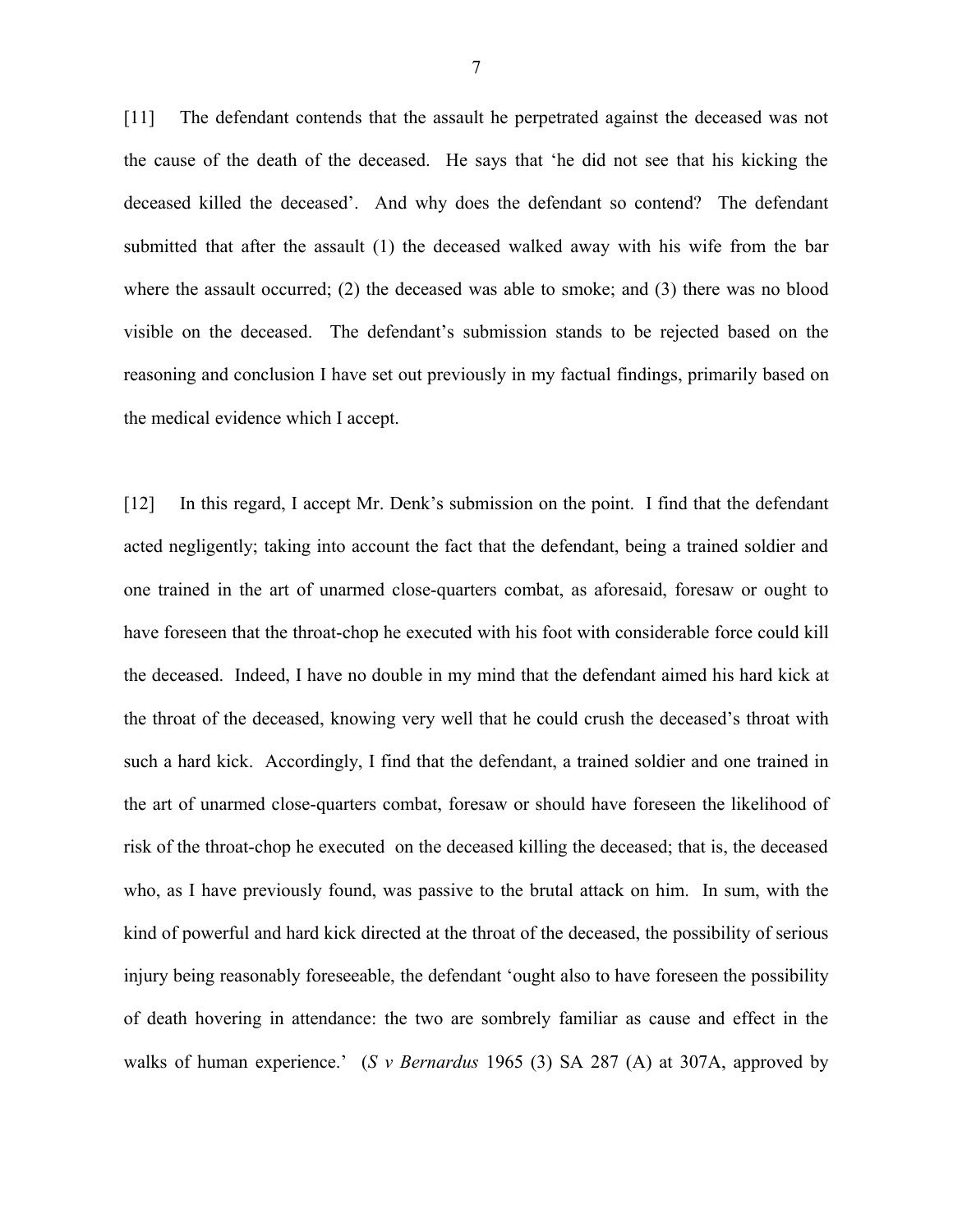Viljoen AJA in *Minister of Police v Skosana* supra at 43A-C. See also *Vivier NO v Minister of Basic Education, Sport and Culture* 2007 (2) NR 725 at 743D-J.)

[13] Thus, on the facts and circumstances of this case and the aforegoing reasoning and conclusions, I hold that it has been proved on a preponderance of probabilities that the negligent conduct of the defendant caused the death of the deceased. That is to say, but for negligent on the part of the defendant directed at the deceased, the deceased would not have died in the way he did; that is, there was a causal connection between the act of the defendant and the death of the deceased. Thus, on the *causa (conditio) sine qua non* test, I find it established that the negligent act of the defendant, i.e. the assault, caused the death of the deceased. (See *Minister of Police v Skosana* 1977 (1) SA 31 at 35A-F.)

[14] It follows that the defendant must be held liable for the death of the deceased and he must pay; he must pay for the harm suffered by the plaintiff and her children by reason of the death of the family breadwinner, viz. the deceased; that is, the claim for loss of support.

[15] In these proceedings, Mr. Denk cross-examined the defendant on matters that are in the record (which was filed of record in these proceedings) of the criminal trial where the dependent was charged with culpable homicide for causing the death of the deceased and convicted on that charge. I have decided, for a good reason, not to rely on the evidence adduced in the defendant's criminal trial as proof of certain facts tending to establish the liability of the defendant in these civil proceedings. The rule in *Hollington v F. Hewthorn and Co. Ltd* [1943] 2 All ER 35 whereby a conviction in a criminal court is not admissible in subsequent civil proceedings as evidence that the accused committed the offence of which he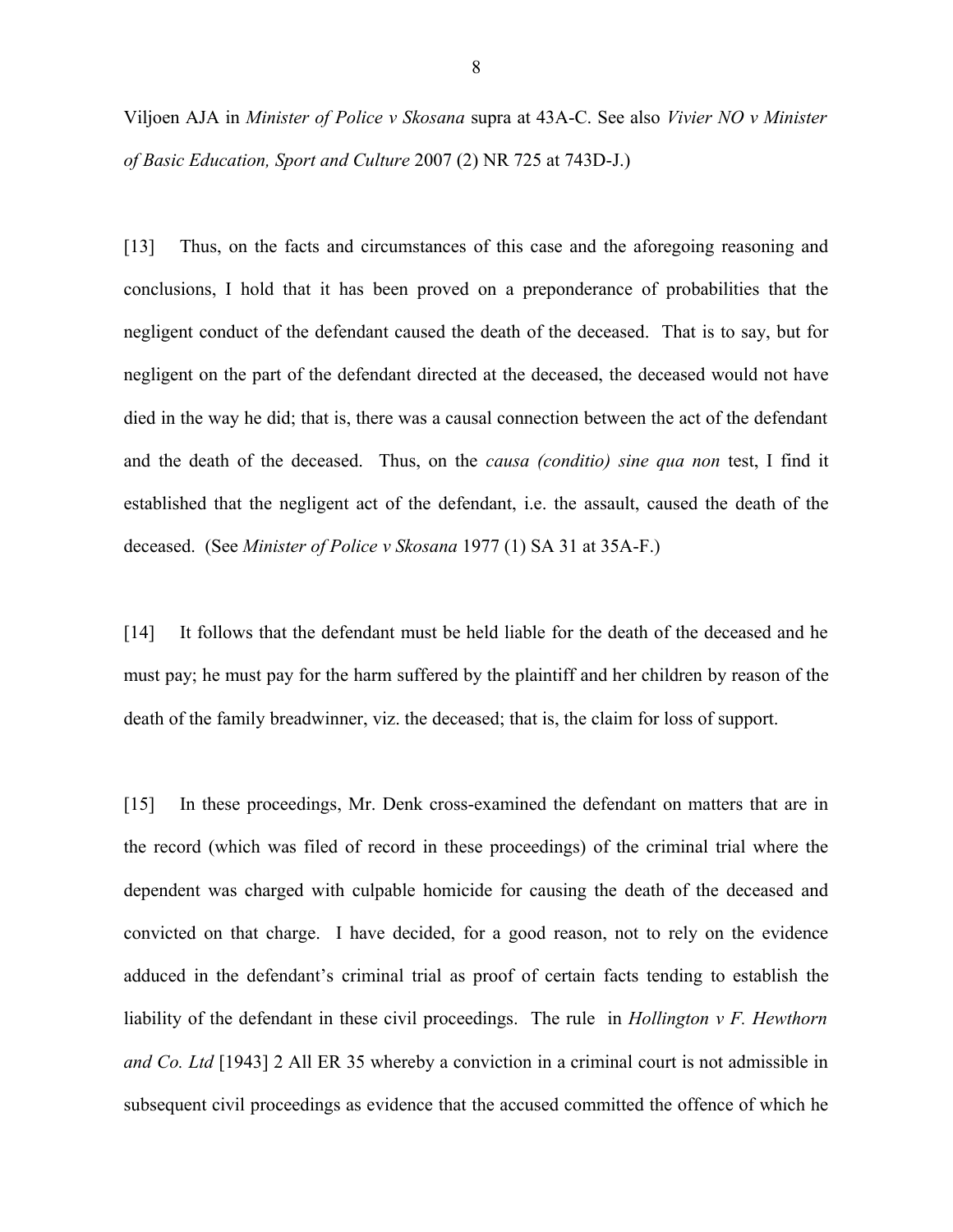has been convicted has been held to apply also to a civil judgment in subsequent civil proceedings between different parties. Thus, in *Land Securities plc v Westminster City Council* [1993] 4 All ER 124, Hofmann, J. (as he then was) stated at 126C: 'In principle the judgment, verdict or award of another tribunal is not admissible evidence to prove a fact in issue or a fact relevant to the issue in other proceedings between different parties. The leading authority for that proposition is *Hollington v. F. Hewthorn & Co* [1943] 2 All ER 35, [1943] KB 587 …'

[16] For all the aforegoing, I find for the plaintiff. As intimated previously, the matter of quantum of damages is held over for trial thereof in due course. As to the matter of costs; I hold that costs should follow the event.

[17] In the result, I make the following order:

- (1) The plaintiff's claim succeeds.
- (2) The defendant must pay the plaintiff's costs; such costs to include costs of one instructed counsel.
- (3) By agreement between the parties, the issue of quantum of damages is held over for decision in due course.